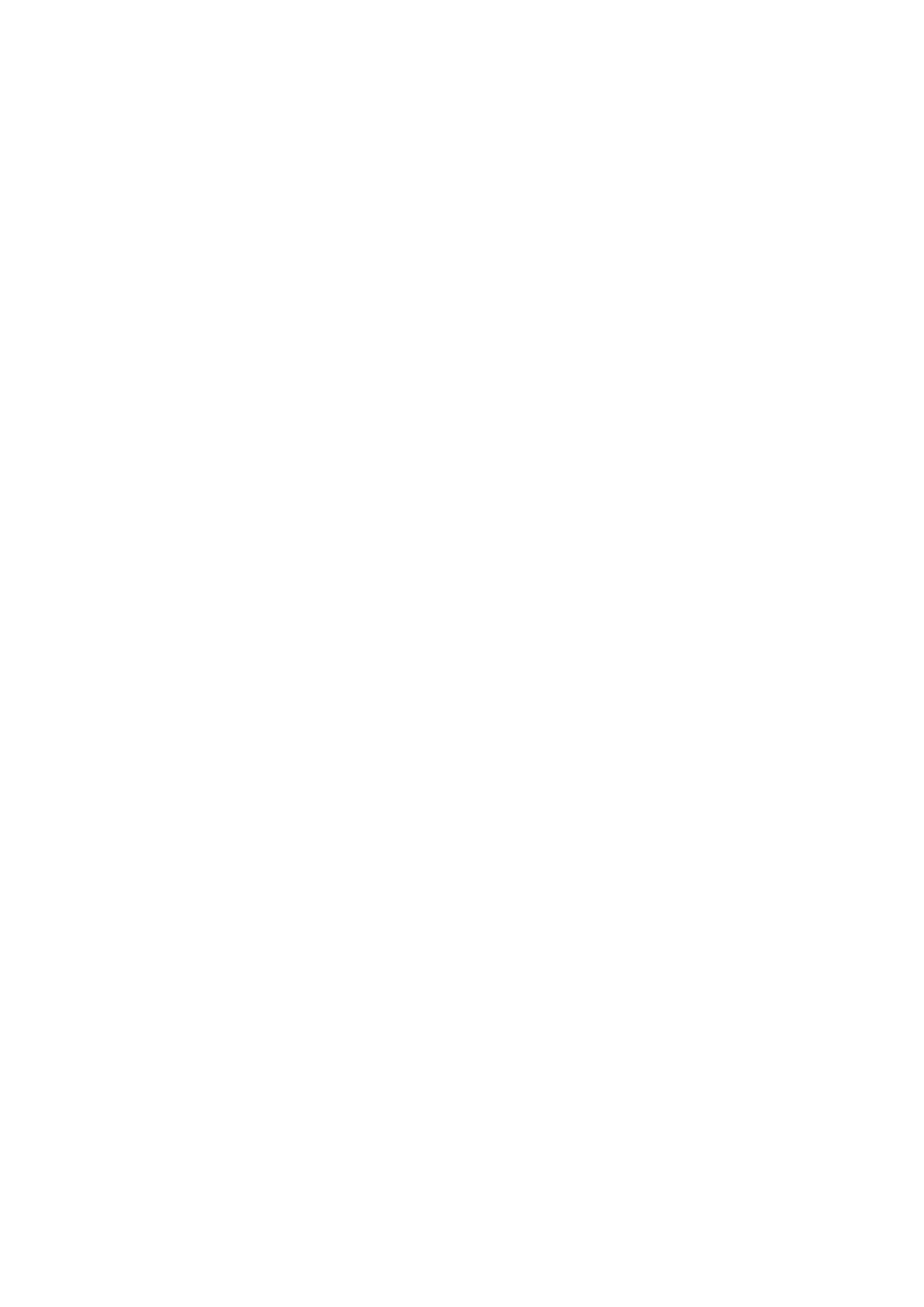#### **Abstract**

This example thesis briefly shows the main features of our thesis style, and how to use it for your purposes.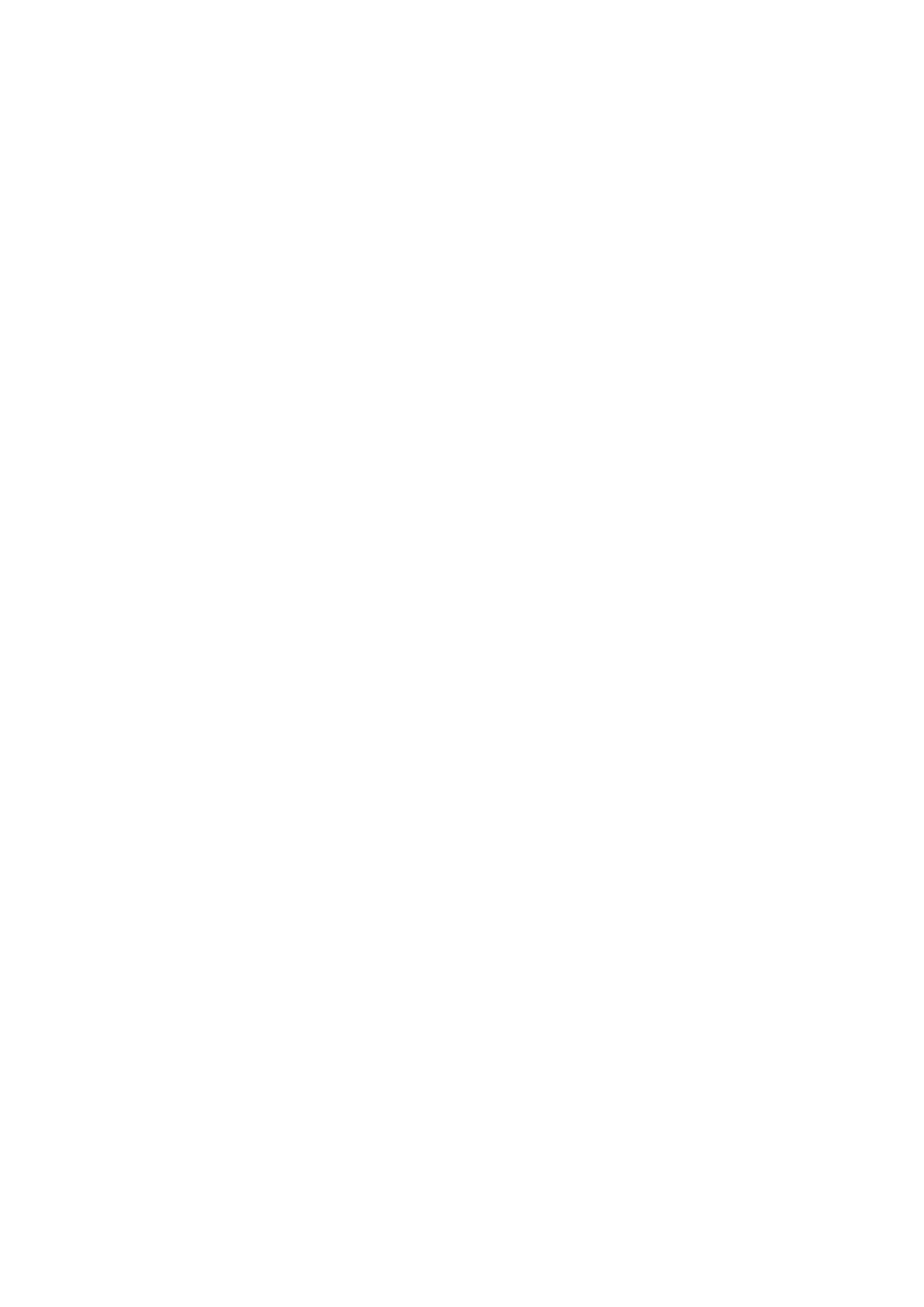# **Contents**

<span id="page-4-0"></span>

| Contents<br>iii    |                                                                             |                |  |  |
|--------------------|-----------------------------------------------------------------------------|----------------|--|--|
| $\mathbf{1}$       | Introduction                                                                | $\mathbf{1}$   |  |  |
|                    | 1.1                                                                         | $\overline{1}$ |  |  |
|                    | 1.1.1                                                                       | $\mathbf{1}$   |  |  |
|                    | 1.1.2                                                                       | $\overline{2}$ |  |  |
|                    | Theorem setup $\dots \dots \dots \dots \dots \dots \dots \dots$<br>1.1.3    | $\overline{2}$ |  |  |
|                    | 1.1.4                                                                       | 3              |  |  |
| $\mathbf{2}$       | Writing scientific texts in English                                         | 5              |  |  |
|                    | 2.1                                                                         | 5              |  |  |
|                    | Being nice to the reader $\dots \dots \dots \dots \dots \dots \dots$<br>2.2 | 5              |  |  |
|                    | A few important grammar rules<br>2.3                                        | 6              |  |  |
|                    | Things you (usually) don't say in English<br>2.4                            | 9              |  |  |
| 3                  | Typography                                                                  | 11             |  |  |
|                    | 3.1                                                                         | 11             |  |  |
|                    | 3.2                                                                         | 12             |  |  |
|                    | 3.3                                                                         | 13             |  |  |
|                    | 3.4                                                                         | 13             |  |  |
|                    | 3.5                                                                         | 14             |  |  |
|                    | 4 Example Chapter                                                           | 17             |  |  |
|                    | 4.1                                                                         | 17             |  |  |
|                    | 4.1.1                                                                       | 17             |  |  |
|                    | A Dummy Appendix                                                            |                |  |  |
| Bibliography<br>21 |                                                                             |                |  |  |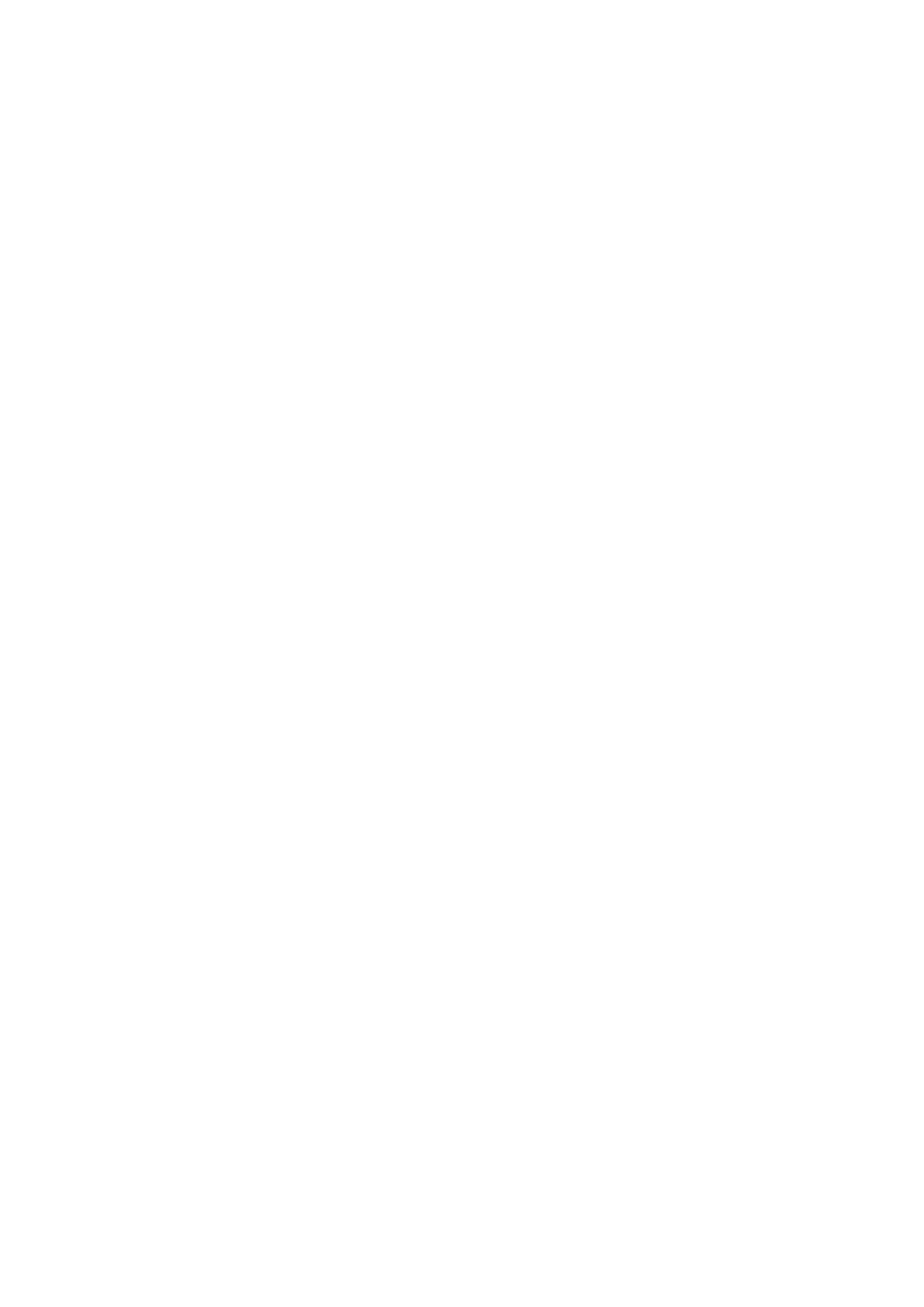## <span id="page-6-0"></span>Introduction

This is version v1.4 of the template.

We assume that you found this template on our institute's website, so we do not repeat everything stated there. Consult the website again for pointers to further reading about LAT<sub>E</sub>X. This chapter only gives a brief overview of the files you are looking at.

## <span id="page-6-1"></span>1.1 Features

The rest of this document shows off a few features of the template files. Look at the source code to see which macros we used!

The template is divided into TEX files as follows:

- 1. thesis.tex is the main file.
- 2. extrapackages.tex holds extra package includes.
- 3. layoutsetup.tex defines the style used in this document.
- 4. theoremsetup.tex declares the theorem-like environments.
- 5. macrosetup.tex defines extra macros that you may find useful.
- 6. introduction.tex contains this text.
- 7. sections.tex is a quick demo of each sectioning level available.
- 8. refs.bib is an example bibliography file. You can use BibTEX to quote references. For example, read [\[1\]](#page-26-0) if you can get a hold of it.

#### <span id="page-6-2"></span>1.1.1 Extra package includes

The file extrapackages.tex lists some packages that usually come in handy. Simply have a look at the source code. We have added the following comments based on our experiences: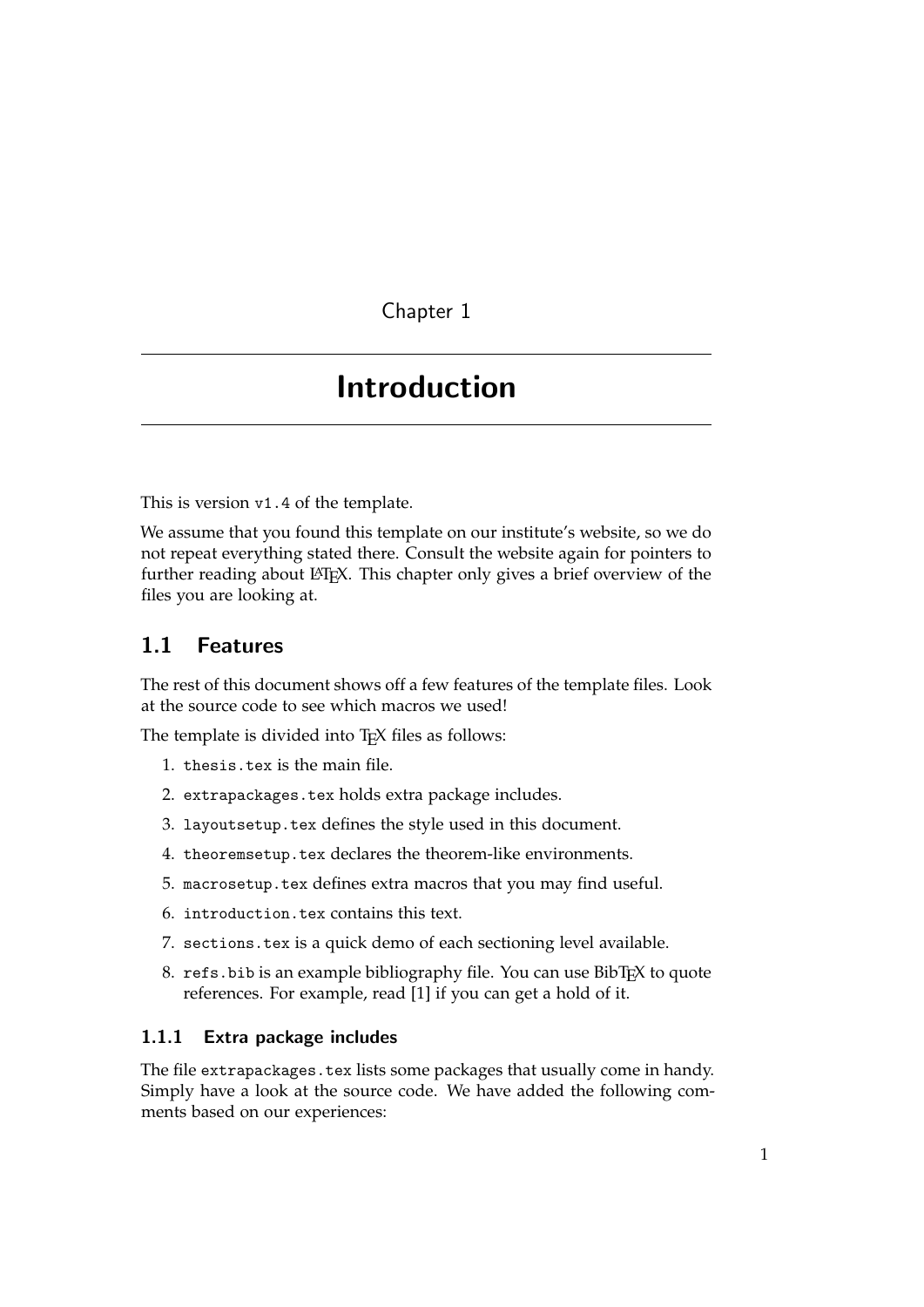**REC** This package is recommended.

- **OPT** This package is optional. It usually solves a specific problem in a clever way.
- **ADV** This package is for the advanced user, but solves a problem frequent enough that we mention it. Consult the package's documentation.

As a small example, here is a reference to the Section *Features* typeset with the recommended *varioref* package:

See Section [1.1 on the preceding page.](#page-6-1)

#### <span id="page-7-0"></span>1.1.2 Layout setup

This defines the overall look of the document – for example, it changes the chapter and section heading appearance. We consider this a 'do not touch' area. Take a look at the excellent *Memoir* documentation before changing it.

In fact, take a look at the excellent *Memoir* documentation, full stop.

#### <span id="page-7-1"></span>1.1.3 Theorem setup

This file defines a bunch of theorem-like environments.

**Theorem 1.1** *An example theorem.*

**Proof** Proof text goes here. □

Note that the q.e.d. symbol moves to the correct place automatically if you end the proof with an enumerate or displaymath. You do not need to use \qedhere as with *amsthm*.

**Theorem 1.2 (Some Famous Guy)** *Another example theorem.*

**Proof** This proof

1. ends in an enumerate.

**Proposition 1.3** *Note that all theorem-like environments are by default numbered on the same counter.*

**Proof** This proof ends in a display like so:

$$
f(x) = x^2. \qquad \qquad \Box
$$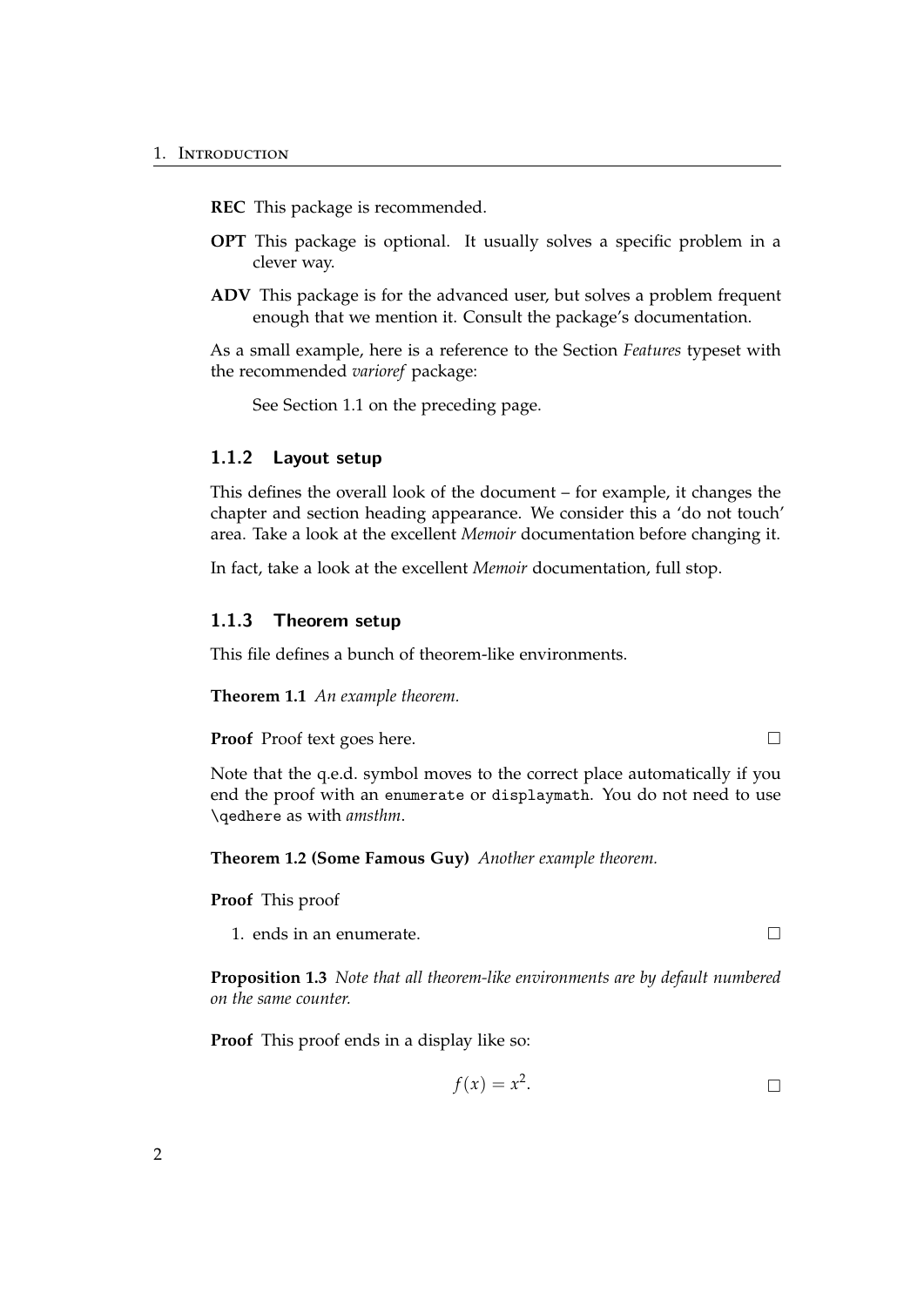#### <span id="page-8-0"></span>1.1.4 Macro setup

For now the macro setup only shows how to define some basic macros, and how to use a neat feature of the *mathtools* package:

$$
|a|, \quad \left|\frac{a}{b}\right|, \quad \left|\frac{a}{b}\right|.
$$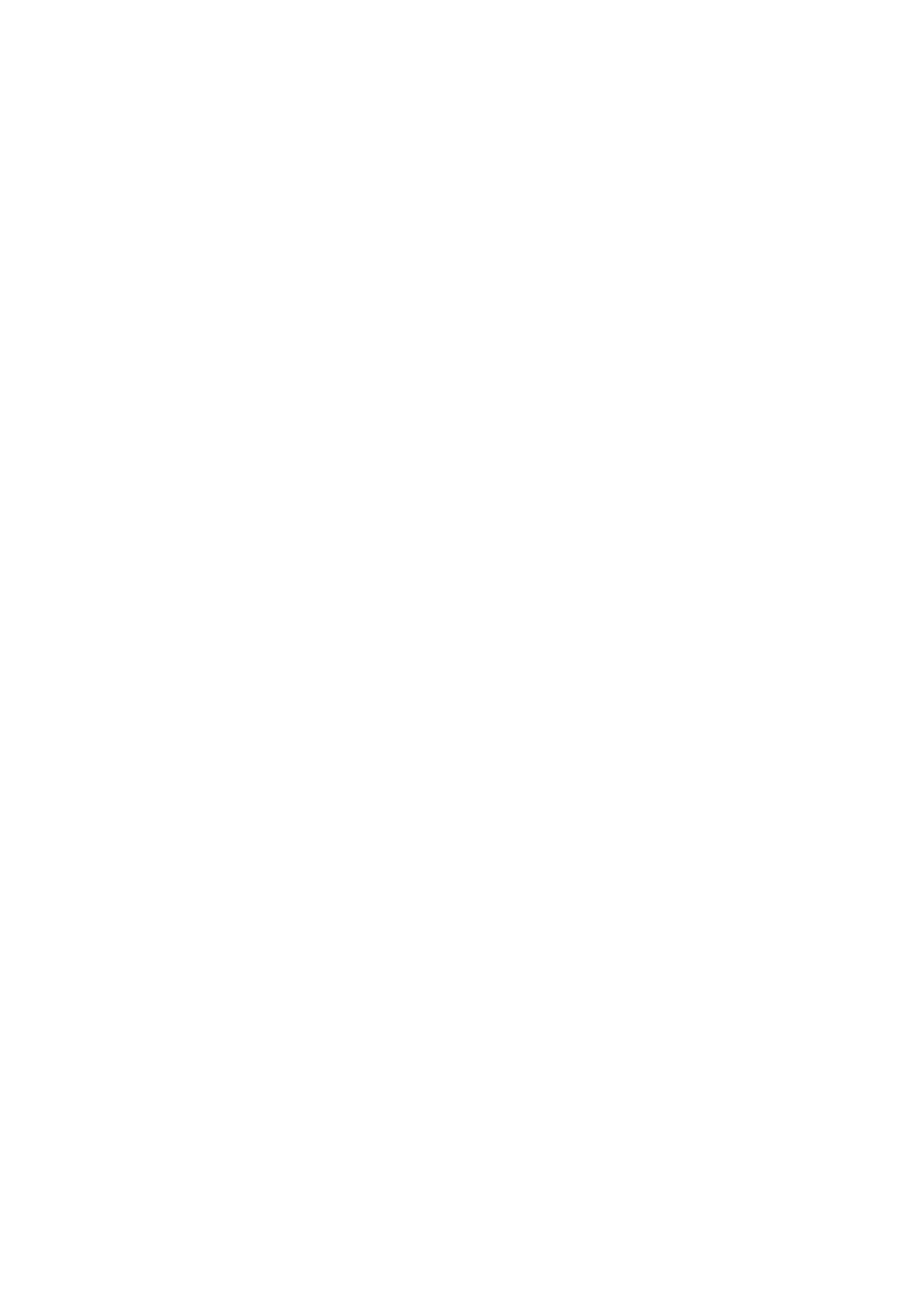## <span id="page-10-0"></span>Writing scientific texts in English

This chapter was originally a separate document written by Reto Spöhel. It is reprinted here so that the template can serve as a quick guide to thesis writing, and to provide some more example material to give you a feeling for good typesetting.

### <span id="page-10-1"></span>2.1 Basic writing rules

The following rules need little further explanation; they are best understood by looking at the example in the booklet by Knuth et al., §2–§3.

**Rule 2.1** Write texts, not chains of formulas.

More specifically, write full sentences that are logically interconnected by phrases like 'Therefore', 'However', 'On the other hand', etc. where appropriate.

**Rule 2.2** Displayed formulas should be embedded in your text and punctuated with it.

In other words, your writing should not be divided into 'text parts' and 'formula parts'; instead the formulas should be tied together by your prose such that there is a natural flow to your writing.

### <span id="page-10-2"></span>2.2 Being nice to the reader

Try to write your text in such a way that a reader enjoys reading it. That's of course a lofty goal, but nevertheless one you should aspire to!

**Rule 2.3** Be nice to the reader.

Give some intuition or easy example for definitions and theorems which might be hard to digest. Remind the reader of notations you introduced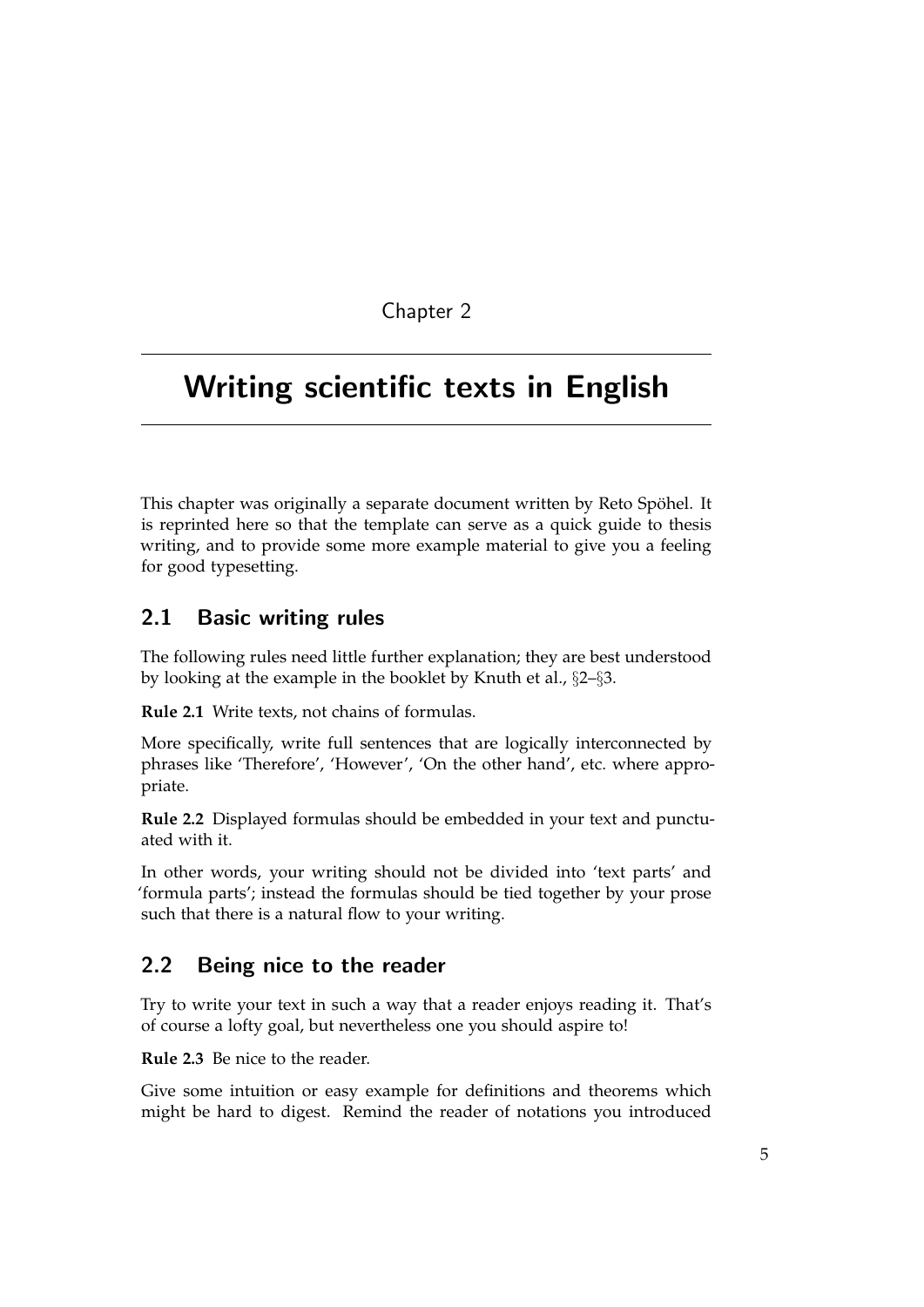many pages ago – chances are he has forgotten them. Illustrate your writing with diagrams and pictures where this helps the reader. Etc.

**Rule 2.4** Organize your writing.

Think carefully about how you subdivide your thesis into chapters, sections, and possibly subsections. Give overviews at the beginning of your thesis and of each chapter, so the reader knows what to expect. In proofs, outline the main ideas before going into technical details. Give the reader the opportunity to 'catch up with you' by summing up your findings periodically.

*Useful phrases:* 'So far we have shown that ...', 'It remains to show that ...', 'Recall that we want to prove inequality (7), as this will allow us to deduce that ...', 'Thus we can conclude that .... Next, we would like to find out whether ...', etc.

**Rule 2.5** Don't say the same thing twice without telling the reader that you are saying it twice.

Repetition of key ideas is important and helpful. However, if you present the same idea, definition or observation twice (in the same or different words) without telling the reader, he will be looking for something new where there is nothing new.

*Useful phrases:* 'Recall that [we have seen in Chapter 5 that] ...', 'As argued before / in the proof of Lemma 3, ...', 'As mentioned in the introduction,  $\ldots$ ', 'In other words,  $\ldots$ ', etc.

**Rule 2.6** Don't make statements that you will justify later without telling the reader that you will justify them later.

This rule also applies when the justification is coming right in the next sentence! The reasoning should be clear: if you violate it, the reader will lose valuable time trying to figure out on his own what you were going to explain to him anyway.

*Useful phrases:* 'Next we argue that ...', 'As we shall see, ...', 'We will see in the next section that . . . . etc.

#### <span id="page-11-1"></span><span id="page-11-0"></span>2.3 A few important grammar rules

**Rule 2.7** There is (almost) *never* a comma before 'that'.

It's really that simple. Examples:

We assume that ... *Wir nehmen an, dass . . .*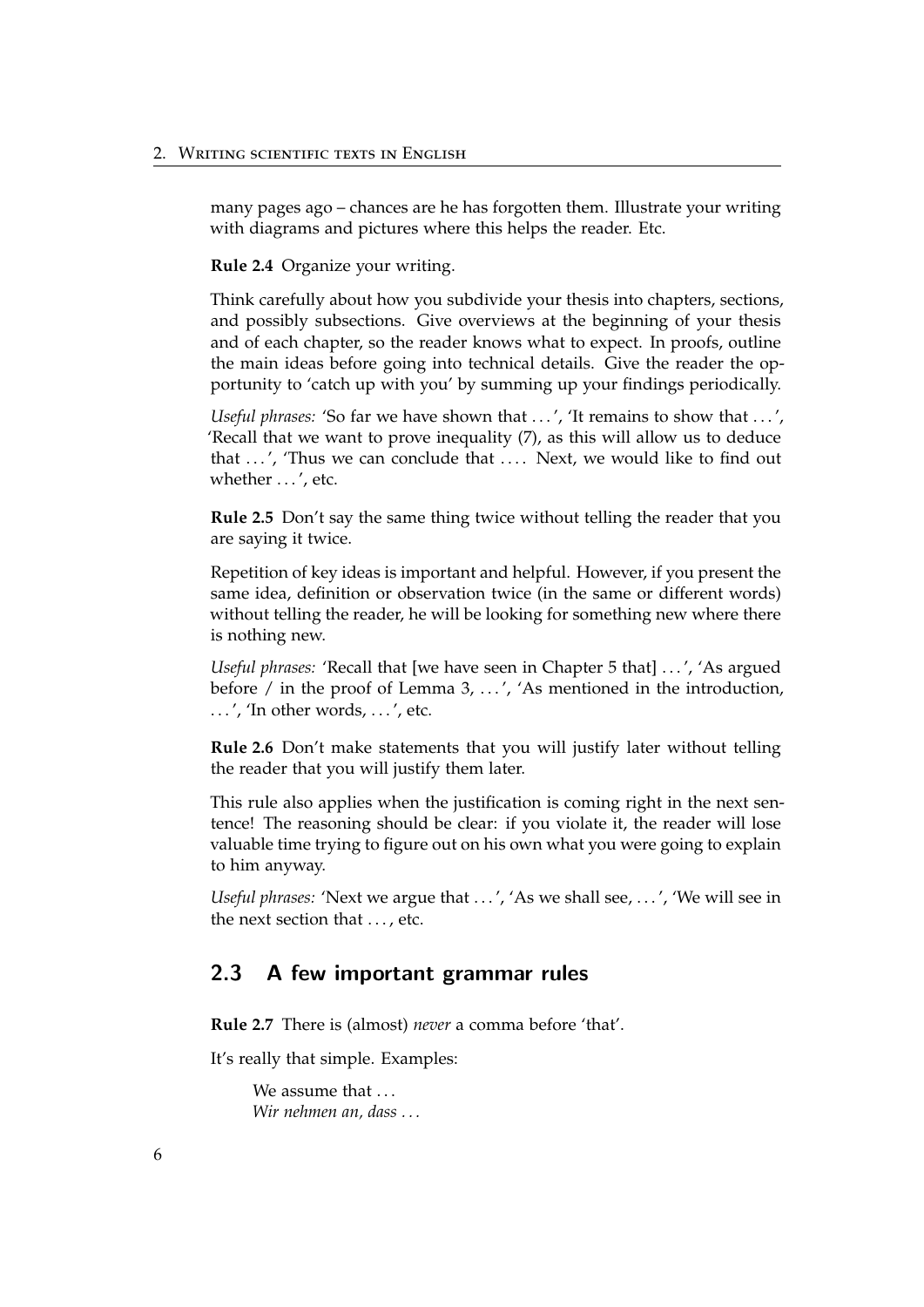It follows that ... *Daraus folgt, dass . . .*

'thrice' is a word that is seldom used. *'thrice' ist ein Wort, das selten verwendet wird.*

Exceptions to this rule are rare and usually pretty obvious. For example, you may end up with a comma before 'that' because 'i.e.' is spelled out as 'that is':

For  $p(n) = \log n/n$  we have ... However, if we choose p a little bit higher, that is  $p(n) = (1 + \varepsilon) \log n/n$  for some  $\varepsilon > 0$ , we obtain that. . .

Or you may get a comma before 'that' because there is some additional information inserted in the middle of your sentence:

Thus we found a number, namely  $n_0$ , that satisfies equation (13).

If the additional information is left out, the sentence has no comma:

Thus we found a number that satisfies equation (13).

(For 'that' as a relative pronoun, see also Rules [2.9](#page-12-0) and [2.10](#page-12-1) below.)

**Rule 2.8** There is usually no comma before 'if'.

Example:

A graph is not 3-colorable if it contains a 4-clique. *Ein Graph ist nicht* 3*-f¨arbbar, wenn er eine* 4*-Clique enth¨alt.*

However, if the 'if' clause comes first, it is usually separated from the main clause by a comma:

If a graph contains a 4-clique, it is not 3-colorable . *Wenn ein Graph eine* 4-Clique enthält, ist er nicht 3-färbbar.

There are more exceptions to these rules than to Rule [2.7,](#page-11-1) which is why we are not discussing them here. Just keep in mind: don't put a comma before 'if' without good reason.

<span id="page-12-0"></span>**Rule 2.9** Non-defining relative clauses have commas.

<span id="page-12-1"></span>**Rule 2.10** Defining relative clauses have no commas.

In English, it is very important to distinguish between two types of relative clauses: defining and non-defining ones. This is a distinction you absolutely need to understand to write scientific texts, because mistakes in this area actually distort the meaning of your text!

It's probably easier to explain first what a *non-defining* relative clause is. A non-defining relative clauses simply gives additional information *that could also be left out* (or given in a separate sentence). For example, the sentence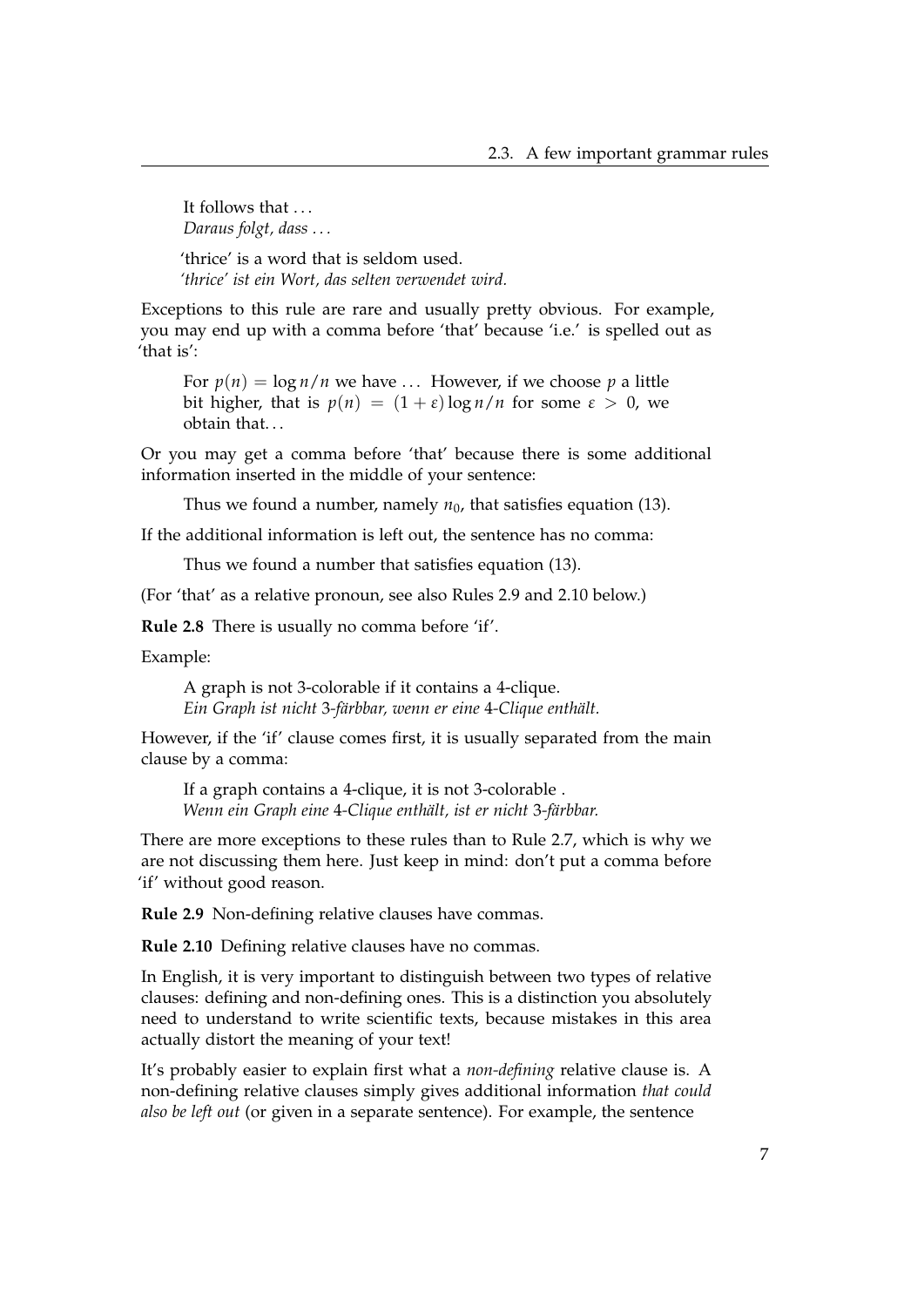The WEIRDSORT algorithm, which was found by the famous mathematician John Doe, is theoretically best possible but difficult to implement in practice.

would be fully understandable if the relative clause were left out completely. It could also be rephrased as two separate sentences:

The WEIRDSORT algorithm is theoretically best possible but difficult to implement in practice.  $[By the way,]$  WEIRDSORT was found by the famous mathematician John Doe.

This is what a non-defining relative clause is. *Non-defining relative clauses are always written with commas.* As a corollary we obtain that you cannot use 'that' in non-defining relative clauses (see Rule [2.7!](#page-11-1)). It would be wrong to write

The WEIRDSORT algorithm, that was found by the famous mathematician John Doe, is theoretically best possible but difficult to implement in practice.

A special case that warrants its own example is when 'which' is referring to the entire preceding sentence:

Thus inequality (7) is true, which implies that the Riemann hypothesis holds.

As before, this is a non-defining relative sentence (it could be left out) and therefore needs a comma.

So let's discuss *defining* relative clauses next. A defining relative clause tells the reader *which specific item the main clause is talking about*. Leaving it out either changes the meaning of the sentence or renders it incomprehensible altogether. Consider the following example:

The WEIRDSORT algorithm is difficult to implement in practice. In contrast, the algorithm that we suggest is very simple.

Here the relative clause 'that we suggest' cannot be left out  $-$  the remaining sentence would make no sense since the reader would not know which algorithm it is talking about. This is what a defining relative clause is. *Defining relative clauses are never written with commas.* Usually, you can use both 'that' and 'which' in defining relative clauses, although in many cases 'that' sounds better.

As a final example, consider the following sentence:

For the elements in  $\beta$  which satisfy property (A), we know that equation (37) holds.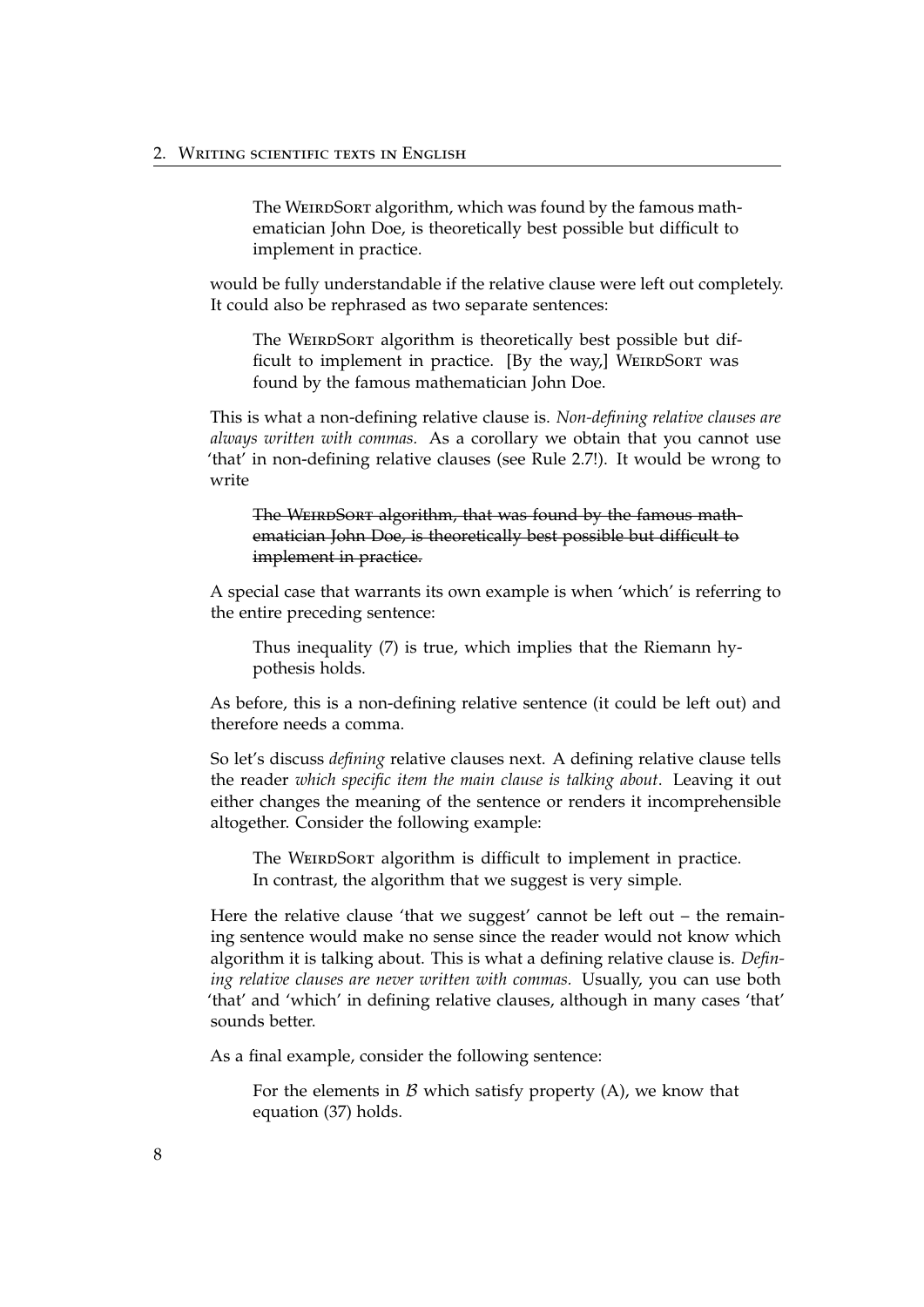| It holds $(that) \dots$                              | We have                    | $Es\, gilt \ldots$       |  |
|------------------------------------------------------|----------------------------|--------------------------|--|
| ('Equation (5) holds.' is fine, though.)             |                            |                          |  |
| $x$ fulfills property $P$ .                          | x satisfies property $P$ . | x erfüllt Eigenschaft P. |  |
| in average                                           | on average                 | im Durchschnitt          |  |
| estimation                                           | estimate                   | Abschätzung              |  |
| composed number                                      | composite number           | zusammengesetzte Zahl    |  |
| with the help of                                     | using                      | mit Hilfe von            |  |
| surely                                               | clearly                    | sicher, bestimmt         |  |
| monotonously increasing                              | monotonically incr.        | monoton steigend         |  |
| (Actually, in most cases 'increasing' is just fine.) |                            |                          |  |

<span id="page-14-1"></span>Table 2.1: Things you (usually) don't say

This sentence does not make a statement about all elements in  $B$ , only about those satisfying property (A). The relative clause is *defining*. (Thus we could also use 'that' in place of 'which'.)

In contrast, if we add a comma the sentence reads

For the elements in  $\mathcal{B}$ , which satisfy property (A), we know that equation (37) holds.

Now the relative clause is *non-defining* – it just mentions in passing that all elements in  $\beta$  satisfy property (A). The main clause states that equation (37) holds for *all* elements in *B*. See the difference?

## <span id="page-14-0"></span>2.4 Things you (usually) don't say in English – and what to say instead

Table [2.1](#page-14-1) lists some common mistakes and alternatives. The entries should not be taken as gospel – they don't necessarily mean that a given word or formulation is wrong under all circumstances (obviously, this depends a lot on the context). However, in nine out of ten instances the suggested alternative is the better word to use.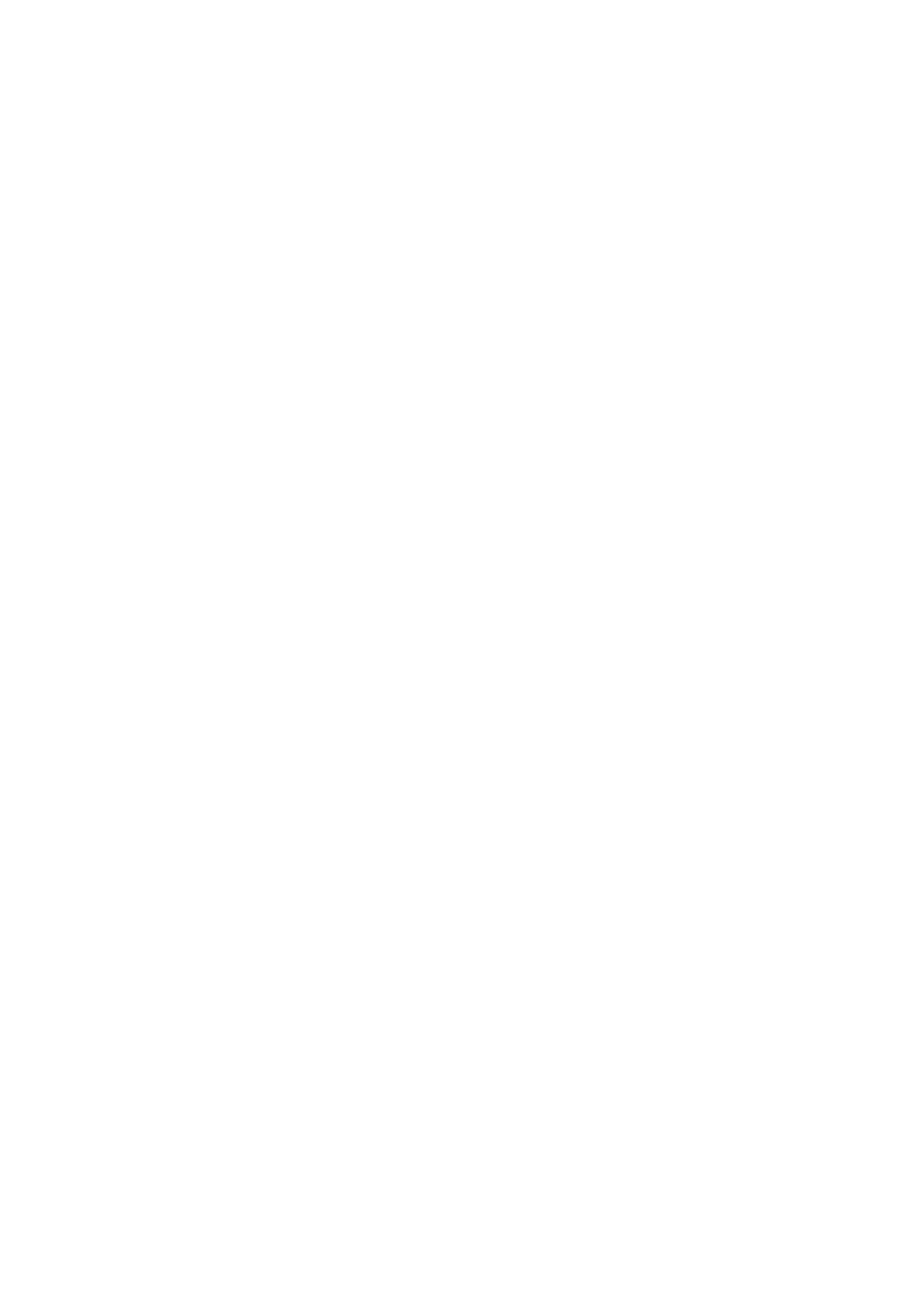## <span id="page-16-0"></span>Typography

#### <span id="page-16-1"></span>3.1 Punctuation

**Rule 3.1** Use opening (') and closing (') quotation marks correctly.

In LATEX, the closing quotation mark is typed like a normal apostrophe, while the opening quotation mark is typed using the French *accent grave* on your keyboard (the *accent grave* is the one going down, as in *frère*).

Note that any punctuation that *semantically* follows quoted speech goes inside the quotes in American English, but outside in Britain. Also, Americans use double quotes first. Oppose

"Using 'lasers,' we punch a hole in . . . the Ozone Layer," Dr. Evil said.

to

'Using "lasers", we punch a hole in . . . the Ozone Layer', Dr. Evil said.

**Rule 3.2** Use hyphens (-), en-dashes (–) and em-dashes (—) correctly.

A hyphen is only used in words like 'well-known', '3-colorable' etc., or to separate words that continue in the next line (which is known as hyphenation). It is entered as a single ASCII hyphen character (-).

To denote ranges of numbers, chapters, etc., use an en-dash (entered as two ASCII hyphens --) with no spaces on either side. For example, using Equations  $(1)$ – $(3)$ , we see...

As the equivalent of the German *Gedankenstrich*, use an en-dash with spaces on both sides – in the title of Section [2.4,](#page-14-0) it would be wrong to use a hyphen instead of the dash. (Some English authors use the even longer emdash (—)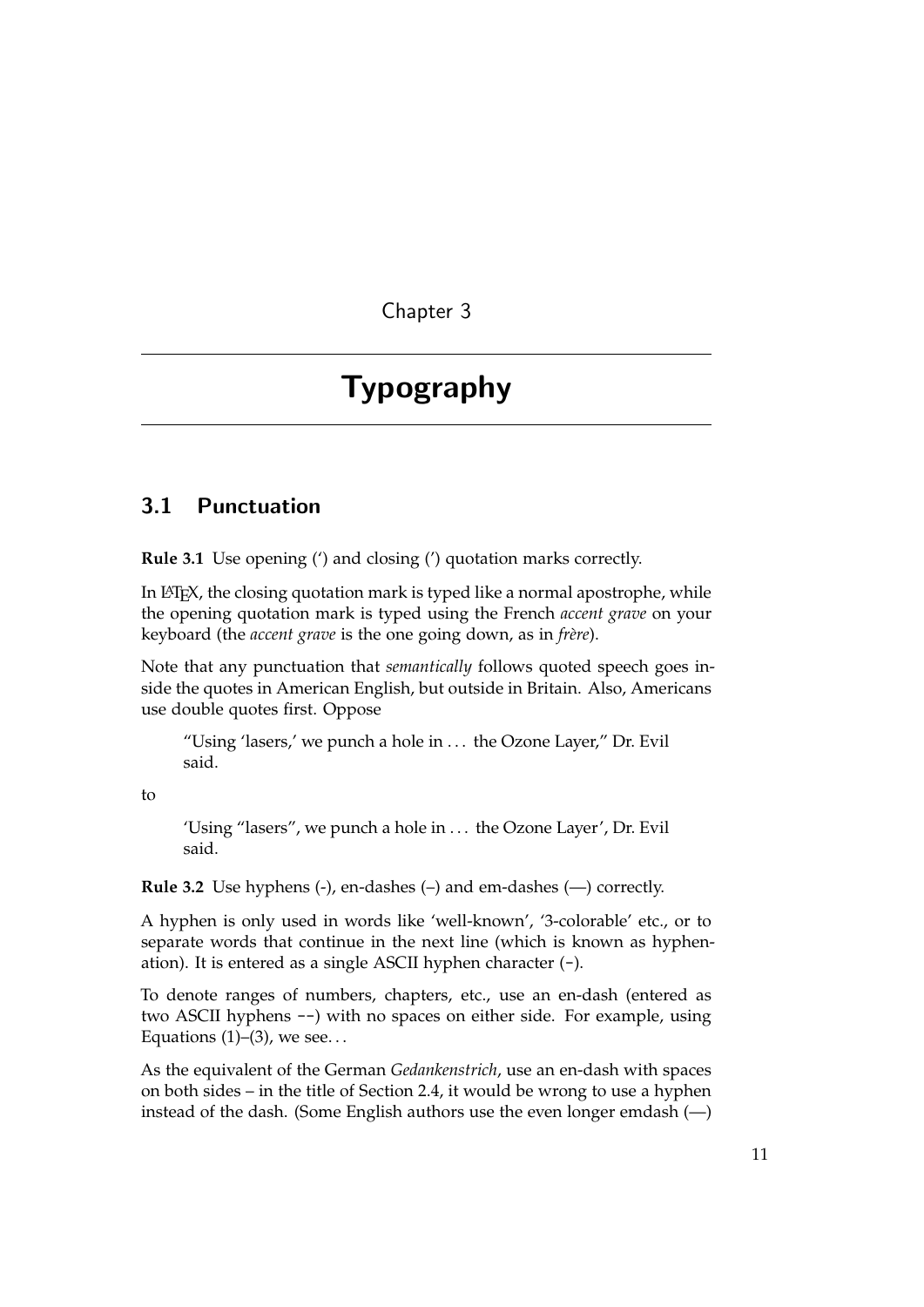instead, which is typed as three subsequent hyphens in  $\mathbb{E} \mathbb{E} \mathbb{E} \mathbb{E} \mathbb{E} \mathbb{E}$ . This emdash is used without spaces around it—like so.)

#### <span id="page-17-0"></span>3.2 Spacing

<span id="page-17-1"></span>**Rule 3.3** Do not add spacing manually.

You should never use the commands \\ (except within tabulars and arrays),  $\setminus$  (except to prevent a sentence-ending space after Dr. and such),  $\setminus$ vspace, \hspace, etc. The choices programmed into LATEX and this style should cover almost all cases. Doing it manually quickly leads to inconsistent spacing, which looks terrible. Note that this list of commands is by no means conclusive.

**Rule 3.4** Judiciously insert spacing in maths where it helps.

This directly contradicts Rule [3.3,](#page-17-1) but in some cases T<sub>E</sub>X fails to correctly decide how much spacing is required. For example, consider

$$
f(a,b) = f(a+b, a-b).
$$

In such cases, inserting a thin math space  $\setminus$ , greatly increases readability:

$$
f(a,b) = f(a+b, a-b).
$$

Along similar lines, there are variations of some symbols with different spacing. For example, Lagrange's Theorem states that  $|G| = [G : H]|H|$ , but the proof uses a bijection  $f: aH \to bH$ . (Note how the first colon is symmetrically spaced, but the second is not.)

**Rule 3.5** Learn when to use  $\iota$  and  $\iota$  @.

Unless you use 'french spacing', the space at the end of a sentence is slightly larger than the normal interword space.

The rule used by T<sub>F</sub>X is that any space following a period, exclamation mark or question mark is sentence-ending, except for periods preceded by an upper-case letter. Inserting \ before a space turns it into an interword space, and inserting \@ before a period makes it sentence-ending. This means you should write

```
Prof. \ Dr. \ A. Steger is a member of CADMO \0.
If you want to write a thesis with her, you
should use this template .
```
which turns into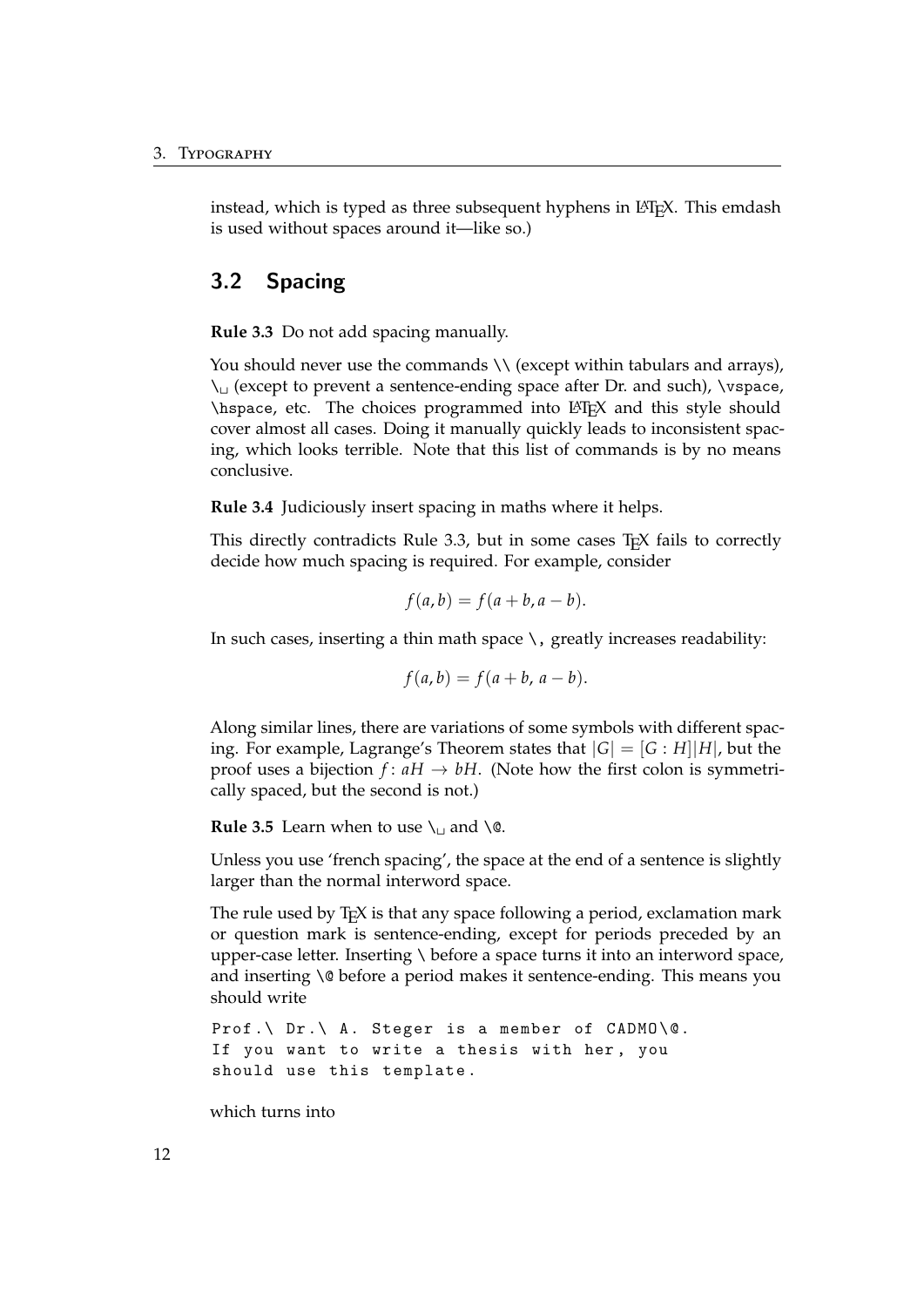Prof. Dr. A. Steger is a member of CADMO. If you want to write a thesis with her, you should use this template.

The effect becomes more dramatic in lines that are stretched slightly during justification:

Prof. Dr. A. Steger is a member of CADMO. If you

**Rule 3.6** Place a non-breaking space (~) right before references.

This is actually a slight simplification of the real rule, which should invoke common sense. Place non-breaking spaces where a line break would look 'funny' because it occurs right in the middle of a construction, especially between a reference type (Chapter) and its number.

#### <span id="page-18-0"></span>3.3 Choice of 'fonts'

Professional typography distinguishes many font attributes, such as family, size, shape, and weight. The choice for sectional divisions and layout elements has been made, but you will still occasionally want to switch to something else to get the reader's attention. The most important rule is very simple.

**Rule 3.7** When emphasising a short bit of text, use \emph.

In particular, *never* use bold text (\textbf). Italics (or Roman type if used within italics) avoids distracting the eye with the huge blobs of ink in the middle of the text that bold text so quickly introduces.

Occasionally you will need more notation, for example, a consistent typeface used to identify algorithms.

**Rule 3.8** Vary one attribute at a time.

For example, for WEIRDSORT we only changed the shape to small caps. Changing two attributes, say, to bold small caps would be excessive (LATEX does not even have this particular variation). The same holds for mathematical notation: the reader can easily distinguish  $g_n$ ,  $G(x)$ ,  $G$  and G.

**Rule 3.9** Never underline or uppercase.

No exceptions to this one, unless you are writing your thesis on a typewriter. Manually. Uphill both ways. In a blizzard.

#### <span id="page-18-1"></span>3.4 Displayed equations

**Rule 3.10** Insert paragraph breaks *after* displays only where they belong. Never insert paragraph breaks *before* displays.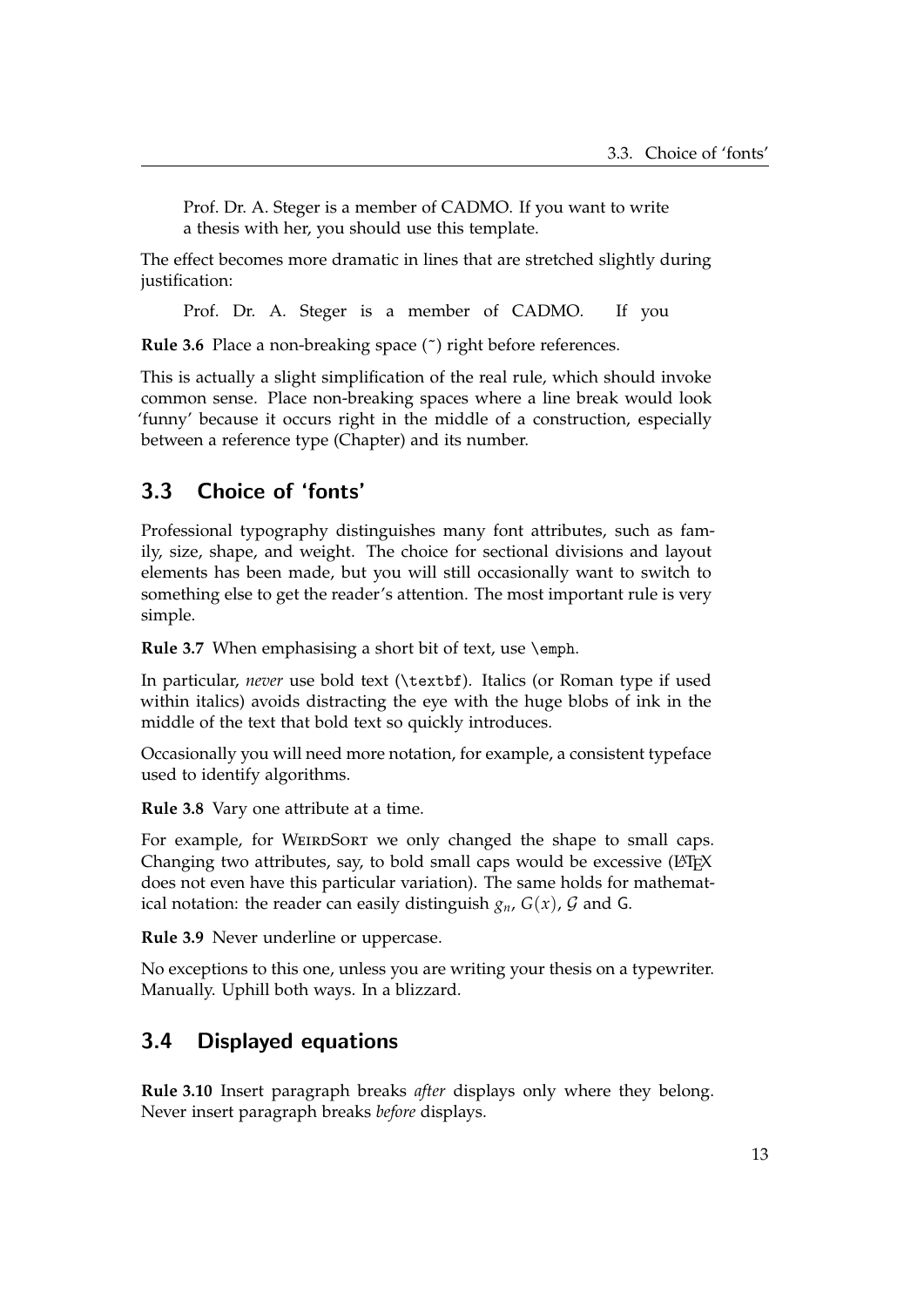LATEX translates sequences of more than one linebreak (i.e., what looks like an empty line in the source code) into a paragraph break in almost all contexts. This also happens before and after displays, where extra spacing is inserted to give a visual indication of the structure. Adding a blank line in these places may look nice in the sources, but compare the resulting display

$$
a = b
$$

to the following:

 $a = b$ 

The first display is surrounded by blank lines, but the second is not. It is bad style to start a paragraph with a display (you should always tell the reader what the display means first), so the rule follows.

**Rule 3.11** Never use eqnarray.

It is at the root of most ill-spaced multiline displays. The *amsmath* package provides better alternatives, such as the align family

$$
f(x) = \sin x,
$$
  

$$
g(x) = \cos x,
$$

and multline which copes with excessively long equations:

$$
P[X_{t_0} \in (z_0, z_0 + dz_0], \ldots, X_{t_n} \in (z_n, z_n + dz_n]]
$$
  
=  $\nu(dz_0)K_{t_1}(z_0, dz_1)K_{t_2-t_1}(z_1, dz_2) \cdots K_{t_n-t_{n-1}}(z_{n-1}, dz_n).$ 

#### <span id="page-19-0"></span>3.5 Floats

By default this style provides floating environments for tables and figures. The general structure should be as follows:

```
\ begin { figure }
  \ centering
  % content goes here
  \ caption { A short caption }
  \ label { some - short - label }
\ end { figure }
```
Note that the label must follow the caption, otherwise the label will refer to the surrounding section instead. Also note that figures should be captioned at the bottom, and tables at the top.

The whole point of floats is that they, well, *float* to a place where they fit without interrupting the text body. This is a frequent source of confusion and changes; please leave it as is.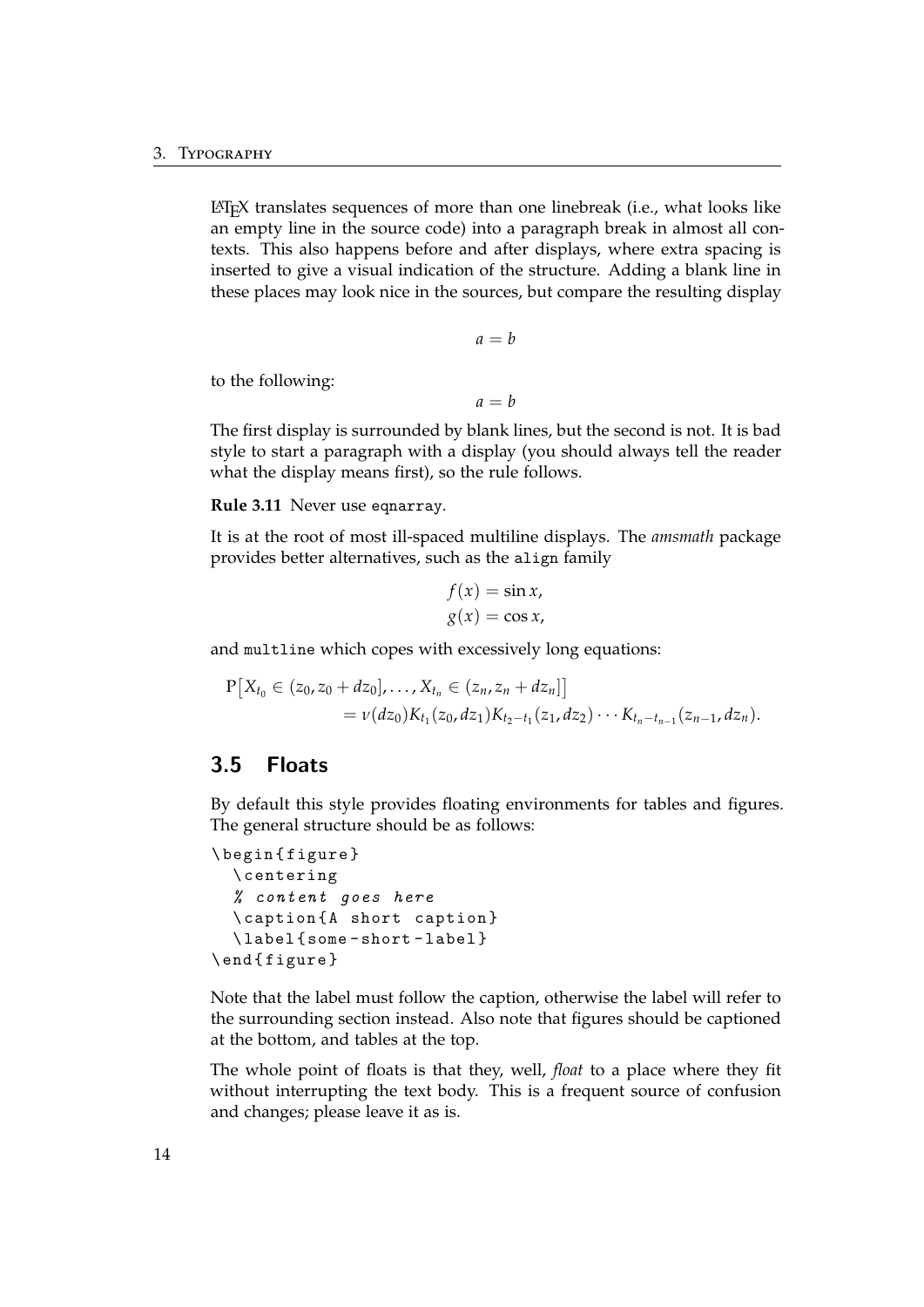**Rule 3.12** Do not restrict float movement to only 'here' (h).

If you are still tempted, you should avoid the float altogether and just show the figure or table inline, similar to a displayed equation.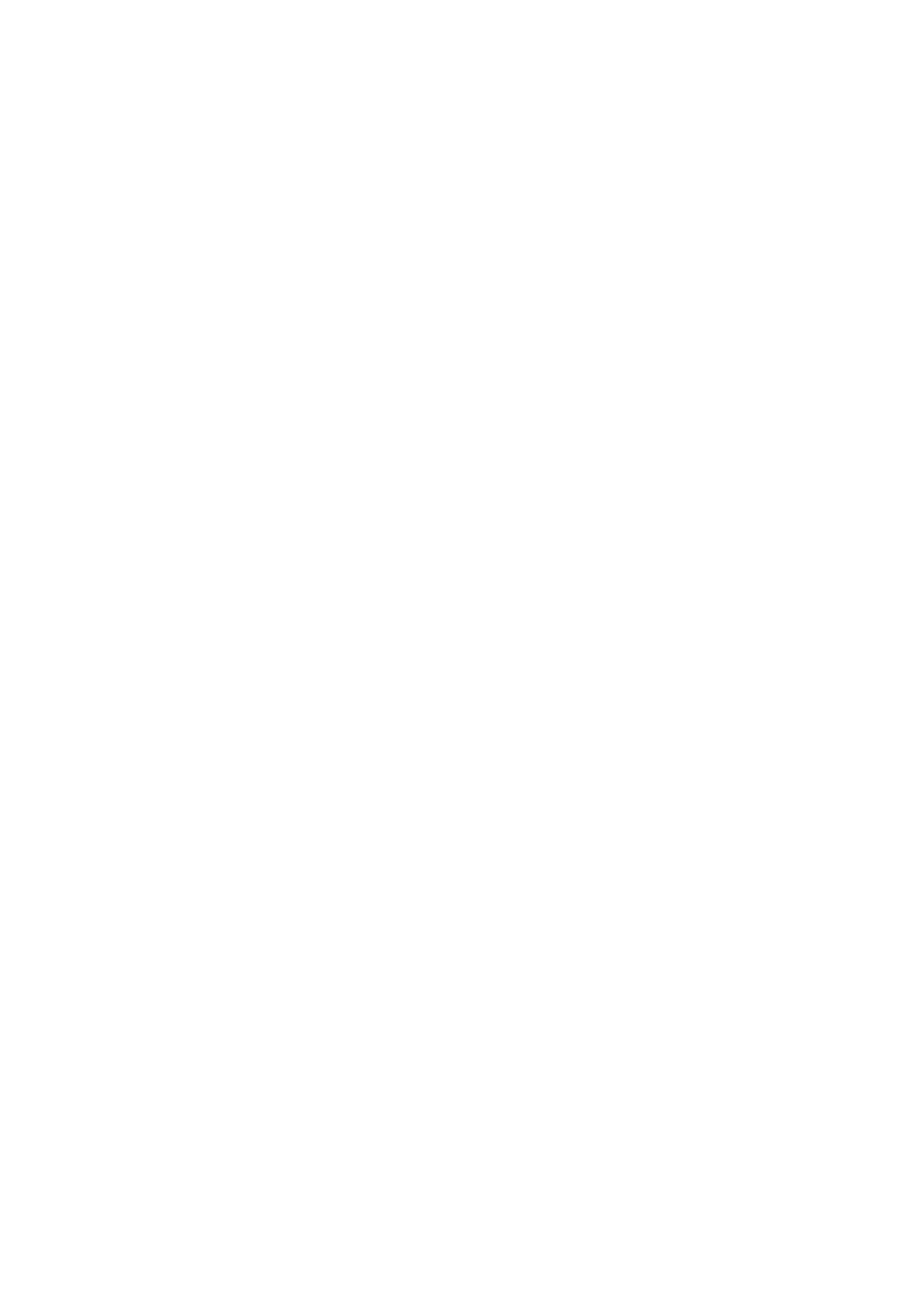## <span id="page-22-0"></span>Example Chapter

Dummy text.

## <span id="page-22-1"></span>4.1 Example Section

Dummy text.

### <span id="page-22-2"></span>4.1.1 Example Subsection

Dummy text.

#### Example Subsubsection

Dummy text.

#### Example Paragraph Dummy text.

Example Subparagraph Dummy text.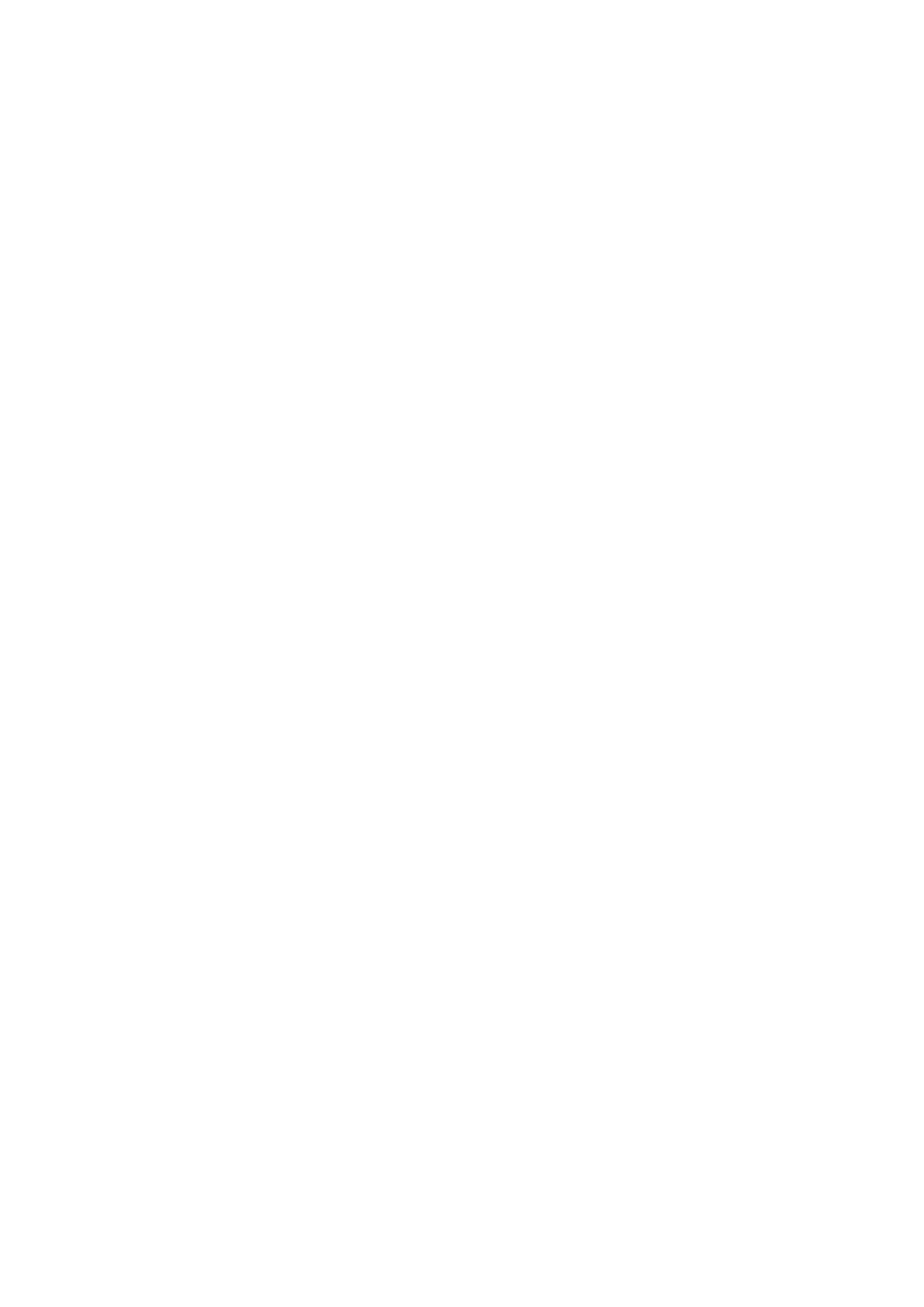Appendix A

## <span id="page-24-0"></span>Dummy Appendix

You can defer lengthy calculations that would otherwise only interrupt the flow of your thesis to an appendix.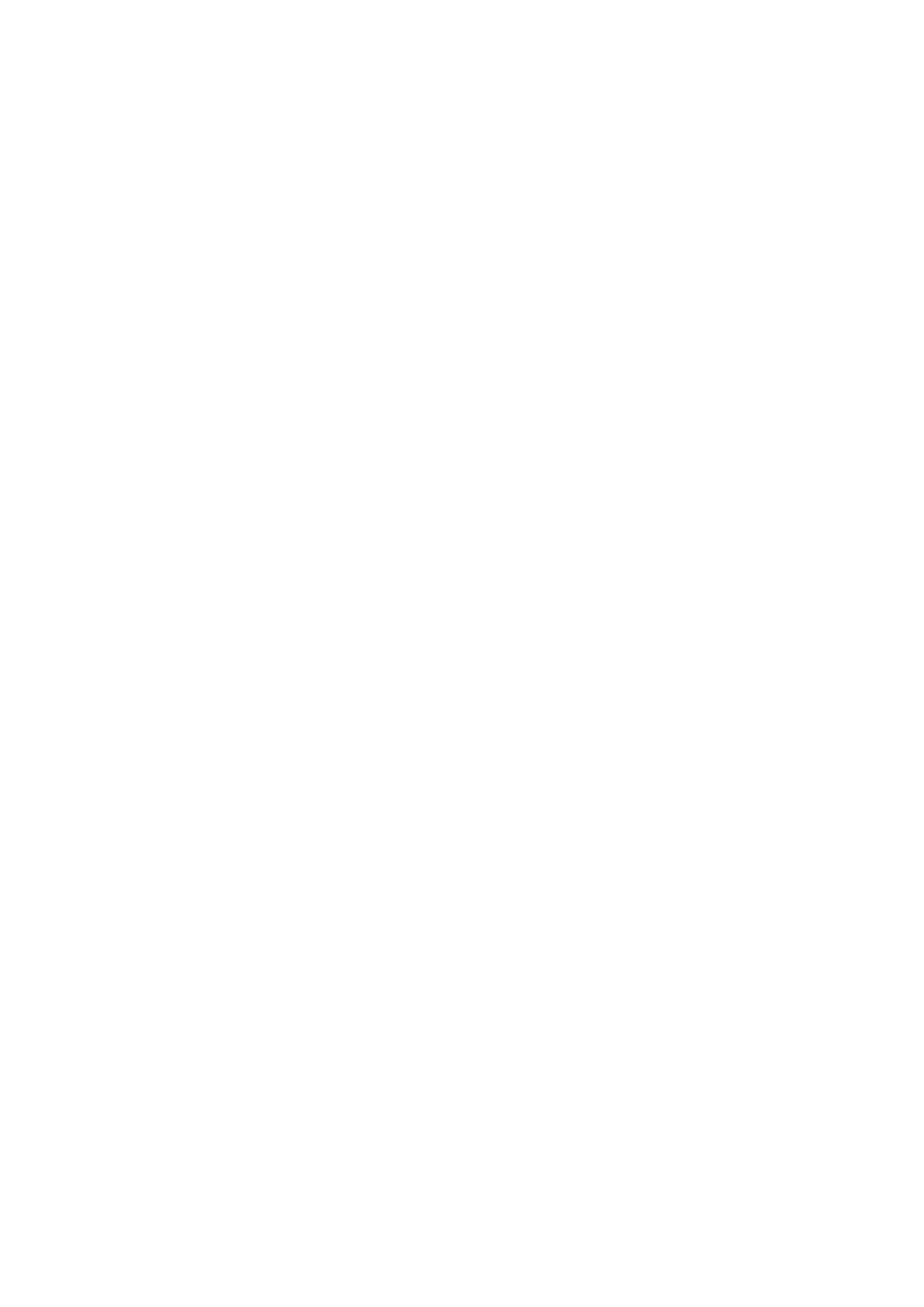# Bibliography

<span id="page-26-0"></span>[1] Robert Bringhurst. *The Elements of Typographic Style*. Hartley & Marks, 1996.